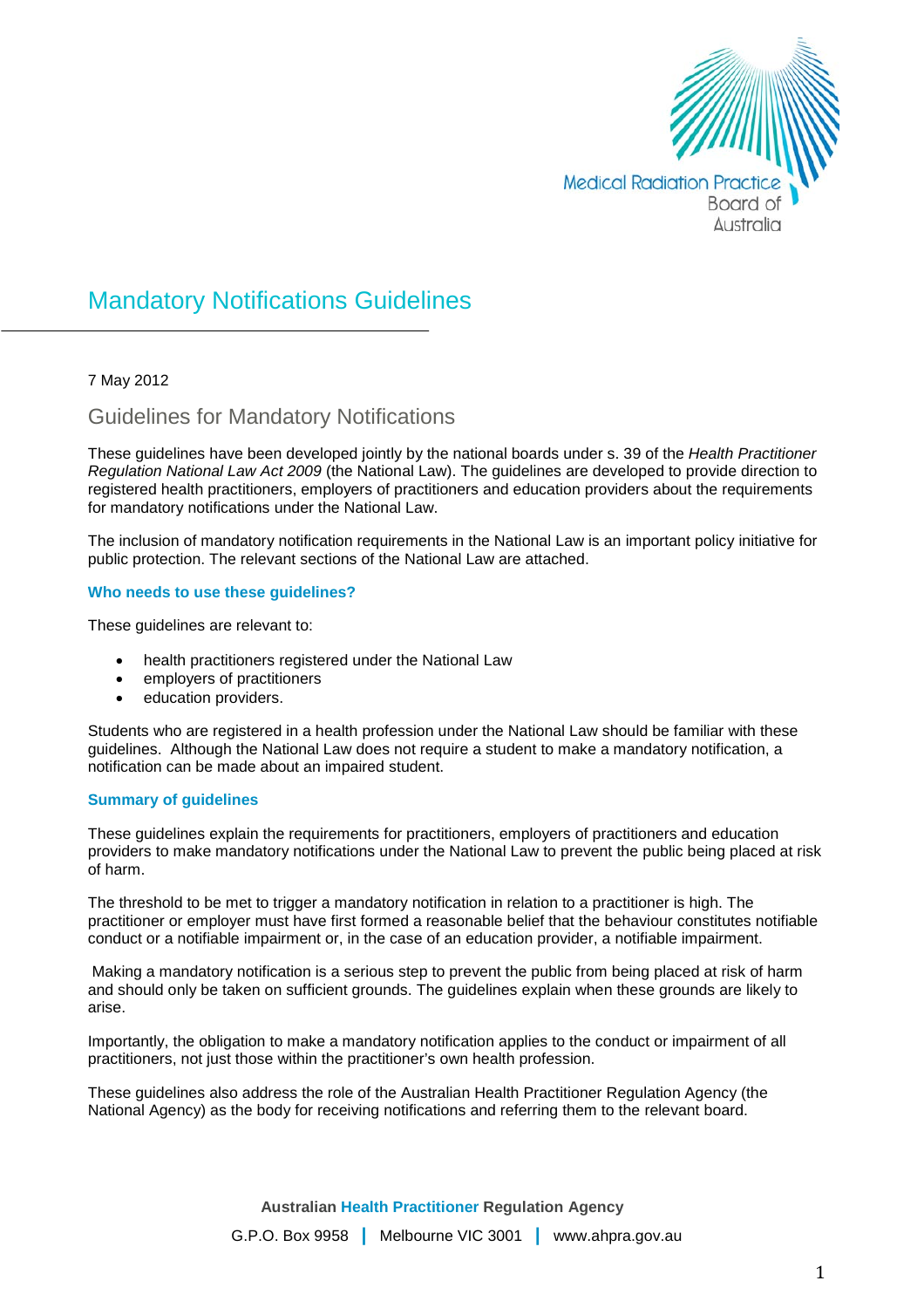## Guidelines for Mandatory Notifications

## **1. Introduction**

The National Law requires practitioners, employers and education providers to report 'notifiable conduct', as defined in s. 140 of the National Law, to the National Agency in order to prevent the public being placed at risk of harm.

These guidelines explain how the boards will interpret these mandatory notification requirements. They will help practitioners, employers and education providers understand how to work with these requirements; that is, whether they must make a notification about a practitioner's conduct and when.

The threshold to be met to trigger the requirement to report notifiable conduct in relation to a practitioner is high; and the practitioner or employer must have first formed a reasonable belief that the behaviour constitutes notifiable conduct.

The aim of the notification requirements is to prevent the public from being placed at risk of harm. The intention is that practitioners notify the Agency if they believe that another practitioner has behaved in a way which presents a serious risk to the public . The requirements focus on serious instances of substandard practice or conduct by practitioners or serious cases of impairment of students or practitioners; this is, behaviour that puts the public at risk of harm, rather than not liking the way someone else does something or feeling that they could do their job better.

## **Voluntary notifications**

The National Law also provides for voluntary notifications for behaviour that presents a risk but does not meet the threshold for notifiable conduct (see ss. 144 and 145 of the National Law).

#### **Protection for people making a notification**

The National Law protects practitioners, employers and education providers who make notifications in good faith under the National Law. 'Good faith' is not defined in the National Law so has its ordinary meaning of being well-intentioned or without malice. S. 237 provides protection from civil, criminal and administrative liability, including defamation, for people making notifications in good faith. The National Law clarifies that making a notification is not a breach of professional etiquette or ethics or a departure from accepted standards of professional conduct. These provisions protect practitioners making mandatory notifications from legal liability and reinforce that making mandatory notifications under the National Law is consistent with professional conduct and a practitioner's ethical responsibilities. Legally mandated notification requirements override privacy laws. Practitioners should be aware that notifications which are frivolous, vexatious or not in good faith may be subject to conduct action.

## **2. General obligations**

The obligation is on any practitioner or employer who forms a reasonable belief that another practitioner has engaged in notifiable conduct to make a report to the National Agency as soon as practicable. The definition of 'notifiable conduct' is set out in s. 140 of the National Law and in Section 3 Notifiable conduct of these guidelines.

The mandatory notification obligation applies to all practitioners and employers of practitioners in relation to the notifiable conduct of all practitioners, not just those in the same health profession as the practitioner. It applies where the notifying practitioner is also the treating practitioner for a practitioner, except in Western Australia (see Section 4 *Exceptions to the requirements of practitioners to make a mandatory notification* of these *Guidelines* for details).

There is also a mandatory obligation for education providers and practitioners to report a student with an impairment that may place the public at substantial risk of harm.

While the mandatory reporting provisions in the National Law are an important policy change and are new to most practitioners, the duties covered in them are consistent with current ethical practice and professional obligations. In addition to their legal obligations with respect to mandatory reporting, practitioners are also under an ethical obligation to notify concerns about a practitioner, in accordance with the broad ethical framework set out in the health profession's code of conduct (see the code of conduct and the voluntary reporting provisions of the National Law).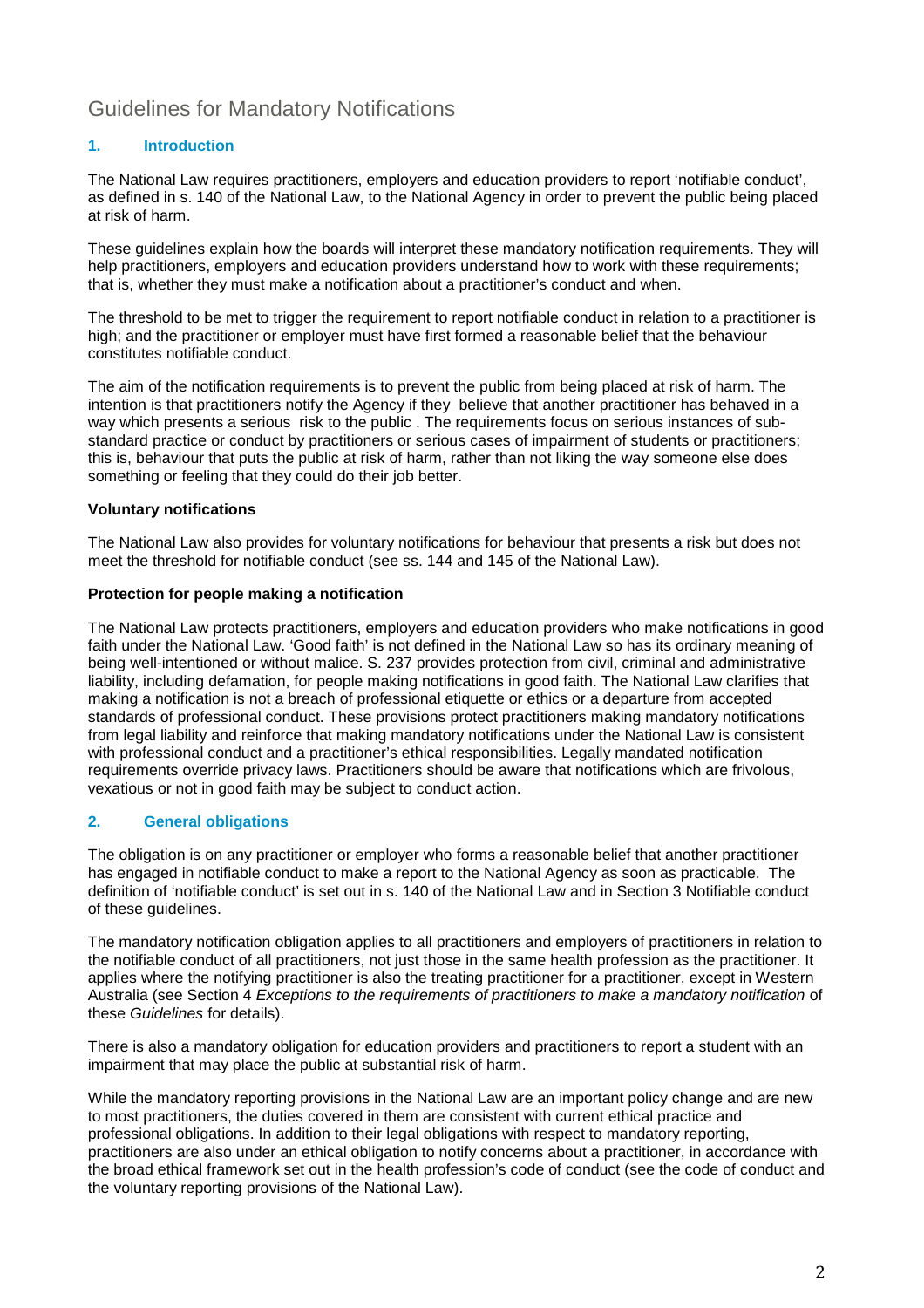There are some exceptions to the requirement for practitioners to notify the National Agency of notifiable conduct, which are discussed at Section 4 Exceptions to the requirement of practitioners to make a mandatory notification.

### **What is a reasonable belief?**

For practitioners reporting notifiable conduct, a 'reasonable belief' must be formed in the course of practising the profession.

A reasonable belief requires a stronger level of knowledge than a mere suspicion. Generally it would involve direct knowledge or observation of the behaviour which gives rise to the notification, or, in the case of an employer, it could also involve a report from a reliable source or sources. Mere speculation, rumours, gossip or innuendo are not enough to form a reasonable belief.

A reasonable belief has an objective element – that there are facts which could cause the belief in a reasonable person; and a subjective element – that the person making the notification actually has that belief.

A report should be based on personal knowledge of facts or circumstances that are reasonably trustworthy and that would justify a person of average caution, acting in good faith, to believe that notifiable conduct has occurred or that a notifiable impairment exists. Conclusive proof is not needed. The professional background, experience and expertise of a practitioner, employer or education provider will also be relevant in forming a reasonable belief.

The most likely example of where a practitioner or employer would form a reasonable belief is where the person directly observes notifiable conduct, or, in relation to an education provider, observes the behaviour of an impaired student.

## **What is 'the public'?**

Several of the mandatory notification provisions refer to 'the public being placed at risk of harm'. In the context of notifications, 'the public' can be interpreted as persons that access the practitioner's regulated health services or the wider community which could potentially have been placed at risk of harm by the practitioner's services.

#### **3. Notifiable conduct**

S. 140 of the National Law defines 'notifiable conduct' as where a practitioner has:

- a) 'practised the practitioner's profession while intoxicated by alcohol or drugs; or
- b) engaged in sexual misconduct in connection with the practice of the practitioner's profession; or
- c) placed the public at risk of substantial harm in the practitioner's practice of the profession because the practitioner has an impairment; or
- d) placed the public at risk of harm because the practitioner has practised the profession in a way that constitutes a significant departure from accepted professional standards.'

The following sections of the guidelines discuss these types of notifiable conduct, followed by the exceptions. The guidelines are only examples of decision making processes, so practitioners, employers and education providers should check the exceptions to make sure they do not apply. If a practitioner engages in more than one type of notifiable conduct, each type is required to be notified.

#### **Practise while intoxicated by alcohol or drugs (s. 140(a))**

The word 'intoxicated' is not defined in the National Law, so the word has its ordinary meaning. The boards will consider a practitioner to be intoxicated where his or her capacity to exercise reasonable care and skill in the practice of the health profession is impaired or adversely affected as a result of being under the influence of drugs or alcohol.

The National Law does not require notification of a practitioner who is intoxicated outside the practice of his or her health profession, unless the intoxication triggers another ground for notification.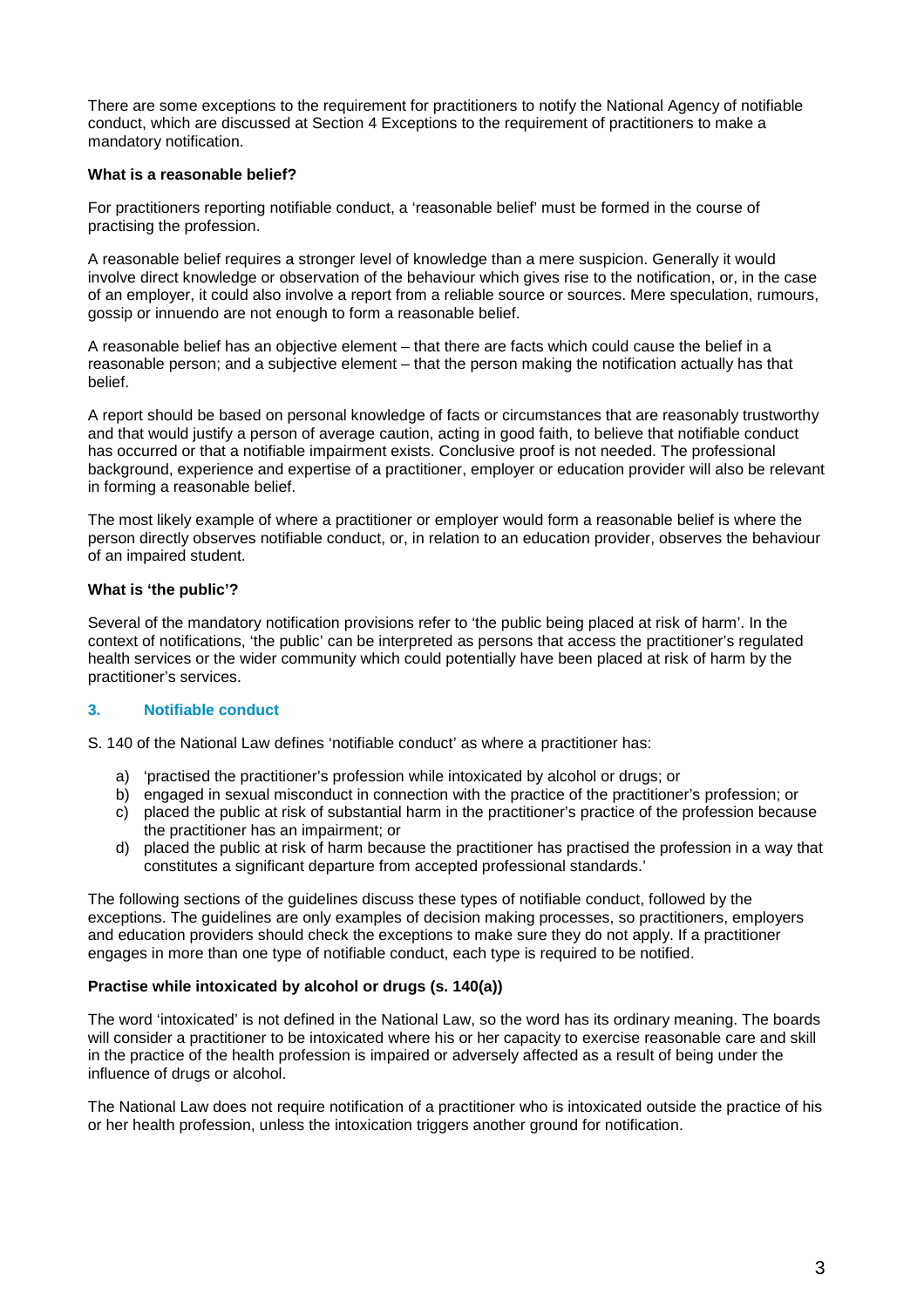#### *Decision guide – notifying intoxication*



NOTE: Voluntary notifications can be made.

#### **Sexual misconduct in connection with the practice of the practitioner's profession (s. 140(b))**

S. 140(b) relates to sexual misconduct in connection with the practice of the practitioner's health profession; that is, in relation to persons under the practitioner's care or linked to the ractitioner's practice of his or her health profession. Engaging in sexual activity with a current patient or client will constitute sexual misconduct in connection with the practice of the practitioner's health profession, regardless of whether the patient or client consented to the activity or not. This is because of the power imbalance between practitioners and their patients or clients. Sexual misconduct also includes making sexual remarks, touching patients or clients in a sexual way, or engaging in sexual behaviour in front of a patient or client, etc. Engaging in sexual activity with a person who is closely related to a patient or client under the practitioner's care may also constitute misconduct. In some cases, someone who is closely related to a patient or client may also be considered a patient or client; for example, the parent of a child patient or client.

Engaging in sexual activity with a person formerly under a practitioner's care (i.e. after the termination of the practitioner-patient/client relationship) may also constitute sexual misconduct. Relevant factors will include the vulnerability of the patient or client due to issues such as age, capacity and/or health conditions; the extent of the professional relationships; for example, a one-off treatment in an emergency department compared to a long term program of treatment; and the length of time since the practitioner-patient/client relationship ceased.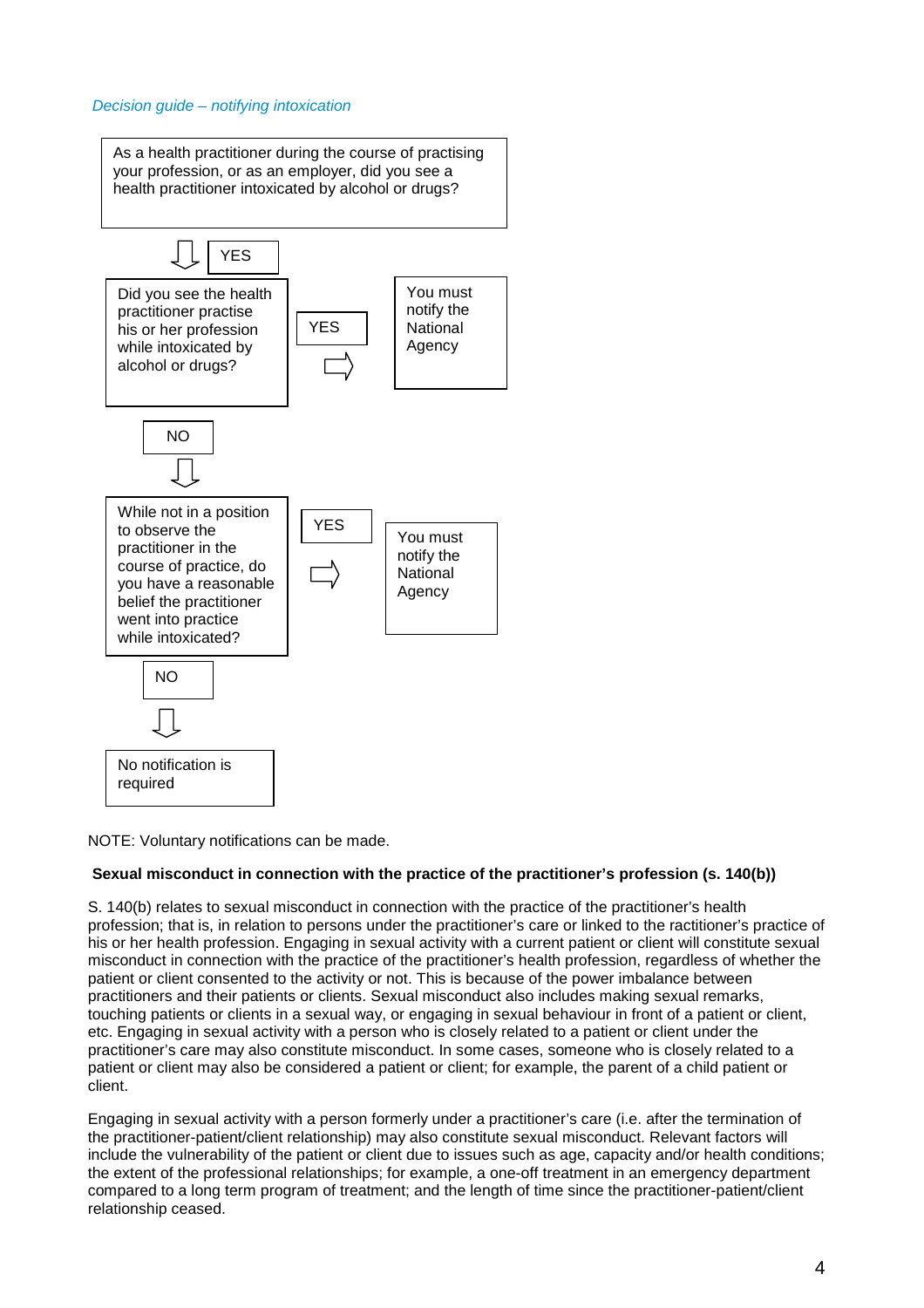#### *Decision guide – notifying sexual misconduct*

As a practitioner during the course of practising your health profession, or as an employer, you reasonably believe that another practitioner has engaged in sexual misconduct, e.g. (a) sexual activity with a person under the practitioner's care or (b) sexual activity with a person previously under the practitioner's care where the circumstances such as the vulnerability of the patient or client results in misconduct



NOTE: Voluntary notifications can be made.

#### **Placing the public at risk of substantial harm because of an impairment (s. 140(c))**

S. 5 of the National Law defines 'impairment' for a practitioner or an applicant for registration in a health profession as meaning a person has 'a physical or mental impairment, disability, condition or disorder (including substance abuse or dependence) that detrimentally affects or is likely to detrimentally affect the person's capacity to practise the profession.'

To trigger this notification, a practitioner must have placed the public at risk of substantial harm . 'Substantial harm' has its ordinary meaning; that is, considerable harm such as a failure to correctly or appropriately diagnose or treat because of the impairment. For example, a practitioner who has an illness which causes cognitive impairment so he or she cannot practise effectively would require a mandatory notification. However, a practitioner who has a blood borne virus who practises appropriately and safely in light of his or her condition and complies with any registration standards or guidelines and professional standards and protocols would not trigger a notification.

The context of the practitioner's work is also relevant. If registered health practitioners, employers and education providers are aware that the employer knows of the practitioner's impairment, and has put safeguards in place such as monitoring and supervision, this may reduce or prevent the risk of substantial harm.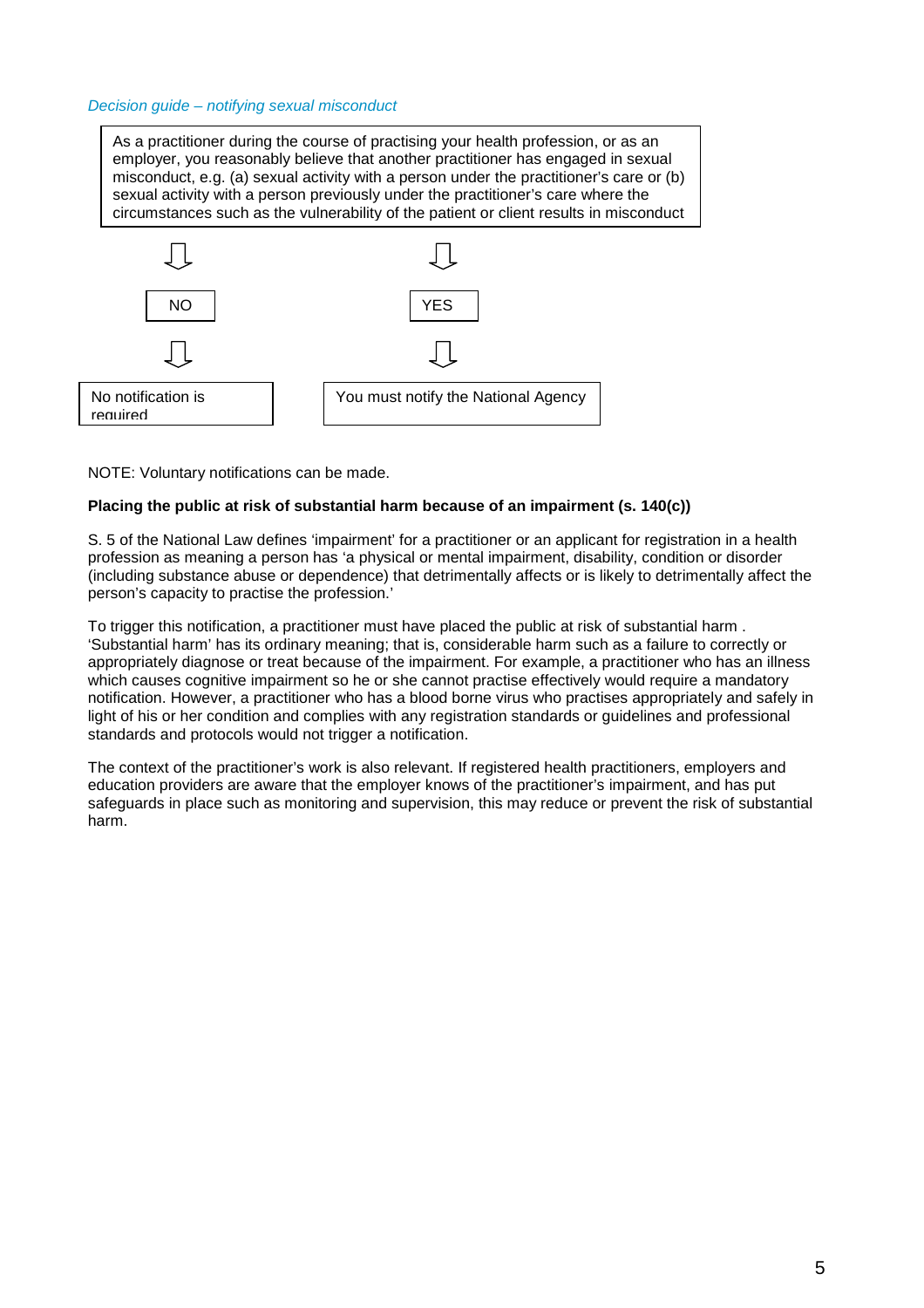#### *Decision guide – notifying impairment in relation to a practitioner*



**NOTE:** Voluntary notifications can be made.

\* for notification of student impairment, please see Education Providers Section 6 of guidelines

The context of the practitioner's work is also relevant. If registered health practitioners are aware that the employer knows of the practitioner's impairment, and has put safeguards in place such as monitoring and supervision, this may reduce or prevent the risk of substantial harm.

#### **Placing the public at risk of harm because of practice in a way that constitutes a significant departure from accepted professional standards (s.140(d))**

The term 'accepted professional standards' requires knowledge of the professional standards that are accepted within the health profession and a judgement about whether there has been a significant departure from them. This judgement may be easier for other members of the practitioner's health profession.

Mandatory notifications about a practitioner from another health profession are most likely to arise in a team environment where different health professions are working closely together and have a good understanding of the contribution of each practitioner; for example, a surgical or mental health team.

The difference from accepted professional standards must be significant. The term 'significant' means important, or of consequence (Macquarie Concise Dictionary). Professional standards cover not only clinical skills but also other standards of professional behaviour. A significant departure is one which is serious and would be obvious to any reasonable practitioner.

The notifiable conduct of the practitioner must place the public at risk of harm as well as being a significant departure from accepted professional standards before a notification is required. However, the risk of harm just needs to be present - it does not need to be a substantial risk, as long as the practitioner's practice involves a significant departure from accepted professional standards. For example, a clear breach of the health profession's code of conduct which places the public at risk of harm would be enough.

This provision is not meant to trigger notifications based on different professional standards within a health profession, provided the standards are accepted within the health profession; that is, by a reasonable proportion of practitioners. For example, if one practitioner uses a different standard to another practitioner,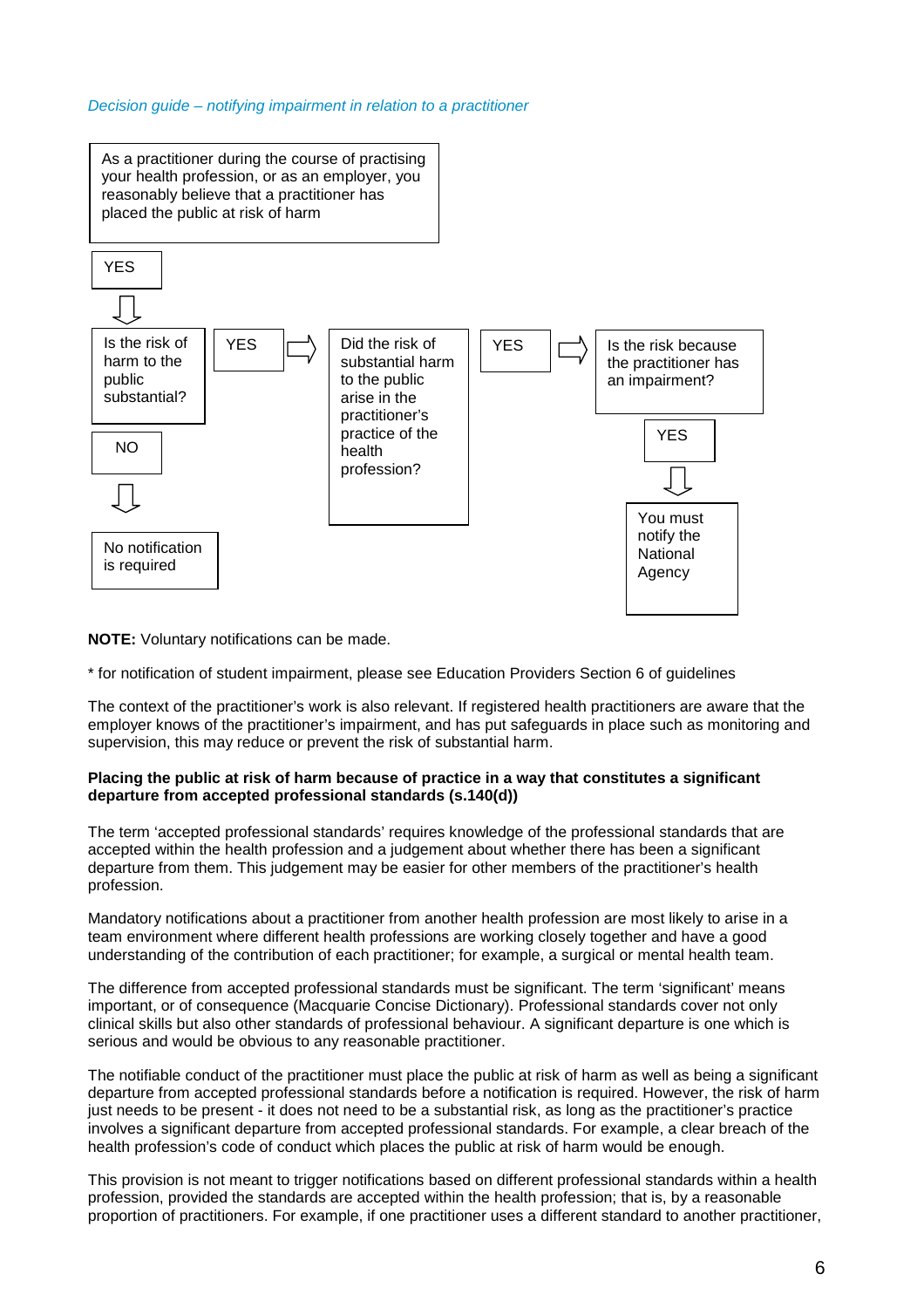but both are accepted standards within the particular health profession, this would not qualify as a case of notifiable conduct. Similarly, if a practitioner is engaged in innovative practice but within accepted professional standards, it would not trigger the requirement to report.

*Decision guide – significant departure from accepted professional standards*



NOTE: Voluntary notifications can be made.

## **4. Exceptions to the requirement of practitioners to make a mandatory notification**

There are particular exceptions to the requirement to make a mandatory notification for practitioners. The exceptions relate to the circumstances in which the practitioner forms the reasonable belief in misconduct or impairment. They arise where the practitioner who would be required to make the notification;

- is employed or otherwise engaged; for example, a contractor by a professional indemnity insurer
- forms the belief while providing advice about legal proceedings or the preparation of legal advice
- is exercising functions as a member of a quality assurance committee, council or other similar body approved or authorised under legislation which prohibits the disclosure of the information
- reasonably believes (refer to Section 2 *General Obligations: What is a reasonable belief?* of these *Guidelines* for an explanation of reasonable belief) that someone else has already made a notification or
- is a treating practitioner, practising in Western Australia.

Practitioners in Western Australia are not required to make a mandatory notification about patients (or clients) who are practitioners or students in one of the health professions. However, practitioners in Western Australia continue to have a professional and ethical obligation to protect and promote public health and safety. They may therefore make a voluntary notification or may encourage the practitioner or student they are treating to self-report.

Practitioners should refer to *Attachment A* in these *Guidelines* for an extract of the relevant legislation; see s141(4) of the Health Practitioner Regulation National Law Act (National Law) as in force in each state and territory if it is possible one of these exceptions might apply.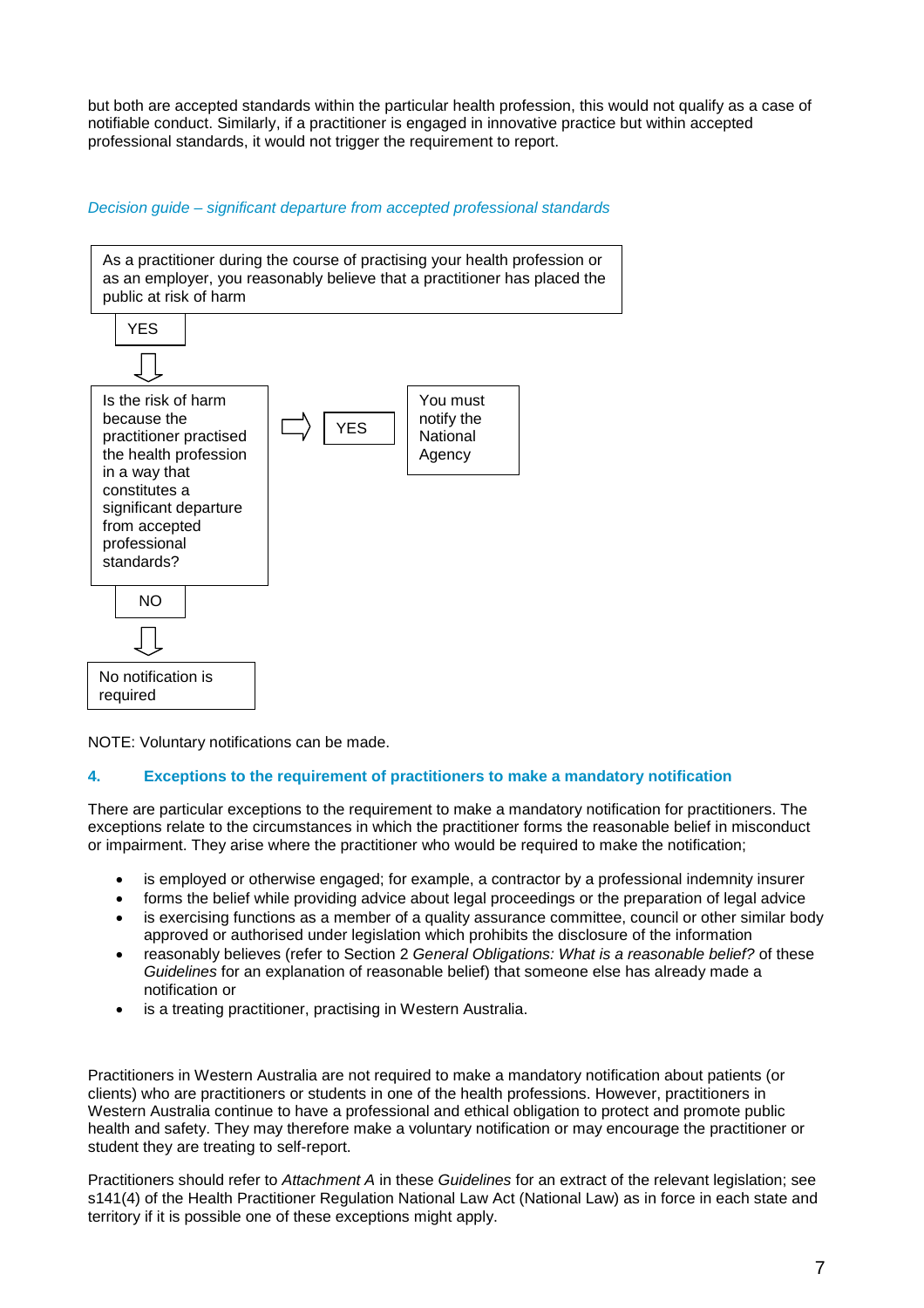#### **5. Mandatory notifications by education providers and practitioners in relation to impaired students**

Education providers are also required, under s.143 of the National Law, to make mandatory notifications in relation to students, if the provider reasonably believes:

- a) a student enrolled with the provider has an impairment that, in the course of the student undertaking clinical training, may place the public at substantial risk of harm
- b) a student for whom the provider has arranged clinical training has an impairment that, in the course of the student undertaking the clinical training, may place the public at substantial risk of harm.

Practitioners are required to make a mandatory notification in relation to a student if the practitioner reasonably believes that a student has an impairment that, in the course of the student undertaking clinical training, may place the public at substantial risk of harm (s.141(1)(b)).

In all cases, the student's impairment must place the public at substantial, or considerable, risk of harm in the course of clinical training.

In relation to a student, 'impairment' is defined under s. 5 of the National Law to mean the student 'has a physical or mental impairment, disability, condition or disorder (including substance abuse or dependence) that detrimentally affects or is likely to detrimentally affect the student's capacity to undertake clinical training —

- i. as part of the approved program of study in which the student is enrolled; or ii. arranged by an education provider.'
- arranged by an education provider.'

An education provider who does not notify the National Agency as required by s. 143 does not commit an offence. However, the national board that registered the student must publish details of the failure to notify on the board's website and the National Agency may, on the recommendation of the national board, include a statement about the failure in the National Agency's annual report.

#### *Decision guide – student impairment*



NOTE: Voluntary notifications can be made.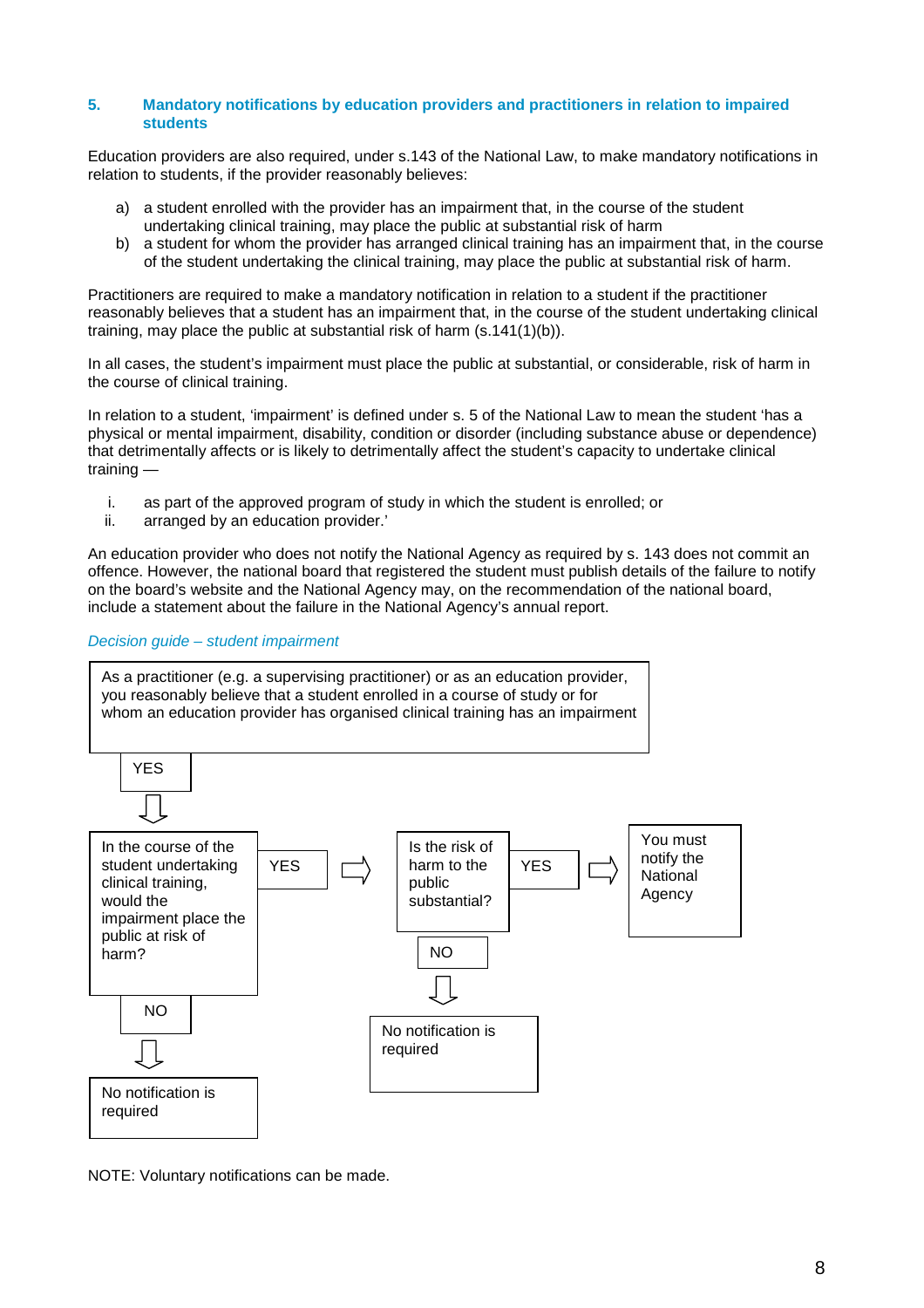#### **6. Consequences of failure to notify**

#### **Registered health practitioners**

Although there are no penalties prescribed under the National Law for a practitioner who fails to make a mandatory notification, any practitioner who fails to make a mandatory notification when required may be subject to health, conduct or performance action.

#### **Employers of practitioners**

There are also consequences for an employer who fails to notify the National Agency of notifiable conduct as required by s. 142 of the National Law.

If the National Agency becomes aware of such a failure, the National Agency must give a written report about the failure to the responsible Minister for the participating jurisdiction in which the notifiable conduct occurred. As soon as practicable after receiving such a report, the responsible Minister must report the employer's failure to notify to a health complaints entity, the employer's licensing authority or another appropriate entity in that participating jurisdiction.

Importantly, the requirement to make a mandatory notification does not reduce an employer's responsibility to manage the practitioner employee's performance and protect the public from being placed at risk of harm. However, if an employer has a reasonable belief that a practitioner has behaved in a way that constitutes notifiable conduct, then the employer must notify, regardless of whether steps are put in place to prevent recurrence of the conduct or impairment, or whether the practitioner subsequently leaves the employment.

#### **7. How a notification is made (s. 146)**

The National Law provides for notifications to be made to the National Agency, which receives notifications and refers them to the relevant board. The notification must include the basis for making the notification; that is, practitioners, employers and education providers must say what the notification is about. It may assist practitioners, employers and education providers in making a notification if they have documented the reasons for the notification, including the date and time that they noticed the conduct or impairment.

To make a notification verbally, practitioners, employers and education providers may ring 1300 419 495 or go to any of the State and Territory offices of the National Agency:

ACT: 11 Torrens Street, Braddon, ACT 2612

New South Wales: Level 51, 680 George Street, Sydney, NSW 2000

Northern Territory: Level 2, Harbour View Plaza, Cnr McMinn and Bennett Streets, Darwin, NT 0800

Queensland: Level 18, 179 Turbot Street, Brisbane, QLD 4000

South Australia: Level 8, 121 King William Street, Adelaide, SA 5000

Tasmania: Level 12, 86 Collins Street, Hobart, TAS 7000

Victoria: Level 8, 111 Bourke Street, Melbourne, VIC 3000

Western Australia: Level 1, 541 Hay Street, Subiaco, WA 6008

To make a notification in writing, go to the Notifications and Outcomes section of the National Agency website at www.ahpra.gov.au, download a notification form and post your completed form to AHPRA, GPO Box 9958 in your capital city.

**Date of issue**: Effective from 1 July 2012

**Date of review:** This guideline will be reviewed at least every three years

**Last reviewed:**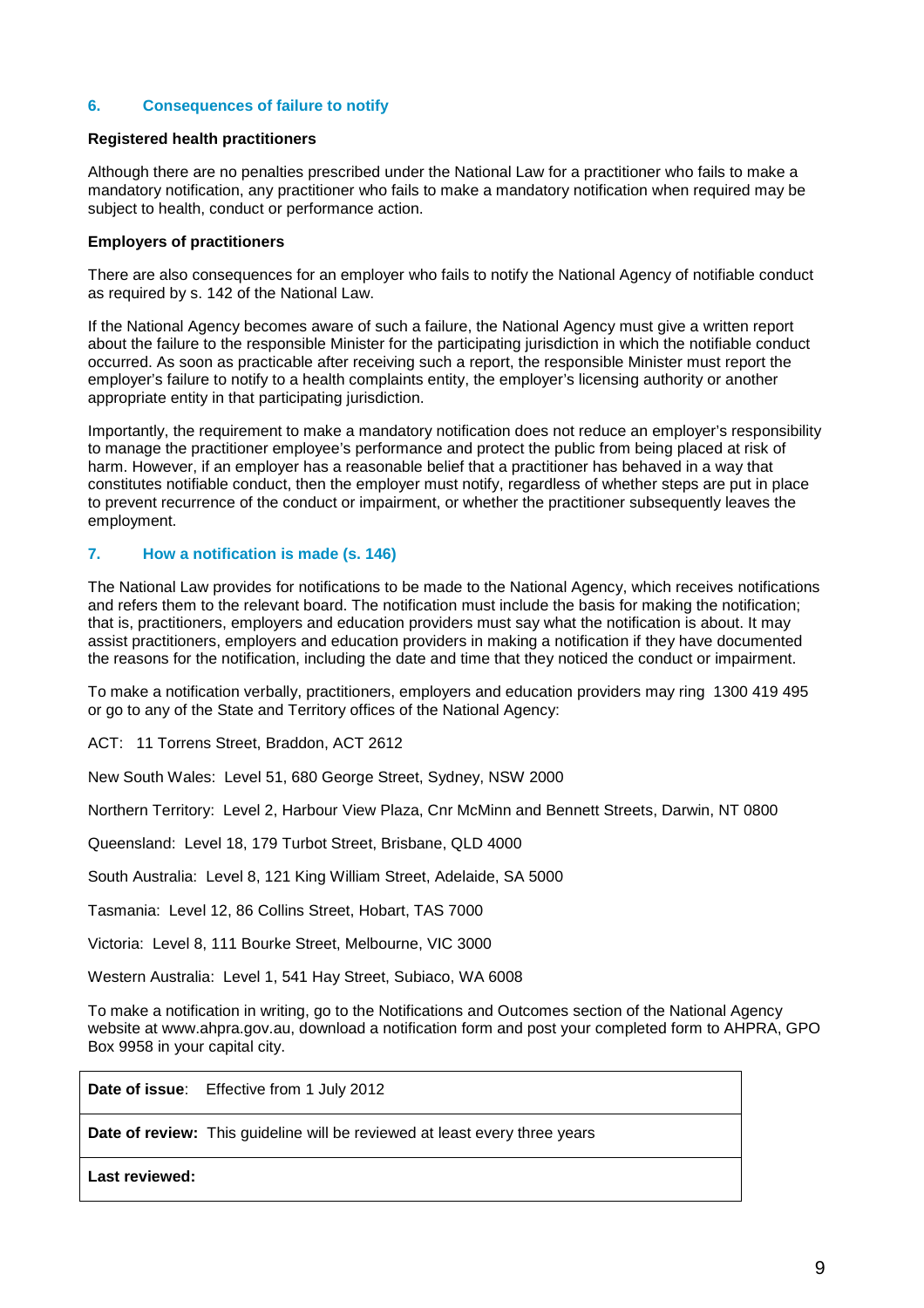## Attachment A - Guidelines for mandatory notifications

## **Extract of relevant provisions from the** *Health Practitioner Regulation National Law Act 2009*

**s. 5** impairment, in relation to a person, means the person has a physical or mental impairment, disability, condition or disorder (including substance abuse or dependence) that detrimentally affects or is likely to detrimentally affect—

- a) for a registered health practitioner or an applicant for registration in a health profession, the person's capacity to practise the profession; or
- b) for a student, the student's capacity to undertake clinical training
	- i. as part of the approved program of study in which the student is enrolled; or ii. arranged by an education provider.
		- arranged by an education provider.

#### **Part 5, Division 3 Registration standards and codes and guidelines**

#### **39 Codes and guidelines**

A National Board may develop and approve codes and guidelines—

- a) to provide guidance to the health practitioners it registers; and
- b) about other matters relevant to the exercise of its functions.

Example. A National Board may develop guidelines about the advertising of regulated health services by health practitioners registered by the Board or other persons for the purposes of section 133.

#### **40 Consultation about registration standards, codes and guidelines**

- 1. If a National Board develops a registration standard or a code or guideline, it must ensure there is wide-ranging consultation about its content.
- 2. A contravention of subsection (1) does not invalidate a registration standard, code or guideline.
- 3. The following must be published on a National Board's website
	- a) a registration standard developed by the Board and approved by the Ministerial Council;
	- b) a code or guideline approved by the National Board.
- 4. An approved registration standard or a code or guideline takes effect
	- a) on the day it is published on the National Board's website; or
	- b) if a later day is stated in the registration standard, code or guideline, on that day.

#### **41 Use of registration standards, codes or guidelines in disciplinary proceedings**

An approved registration standard for a health profession, or a code or guideline approved by a National Board, is admissible in proceedings under this Law or a law of a co-regulatory

jurisdiction against a health practitioner registered by the Board as evidence of what constitutes appropriate professional conduct or practice for the health profession.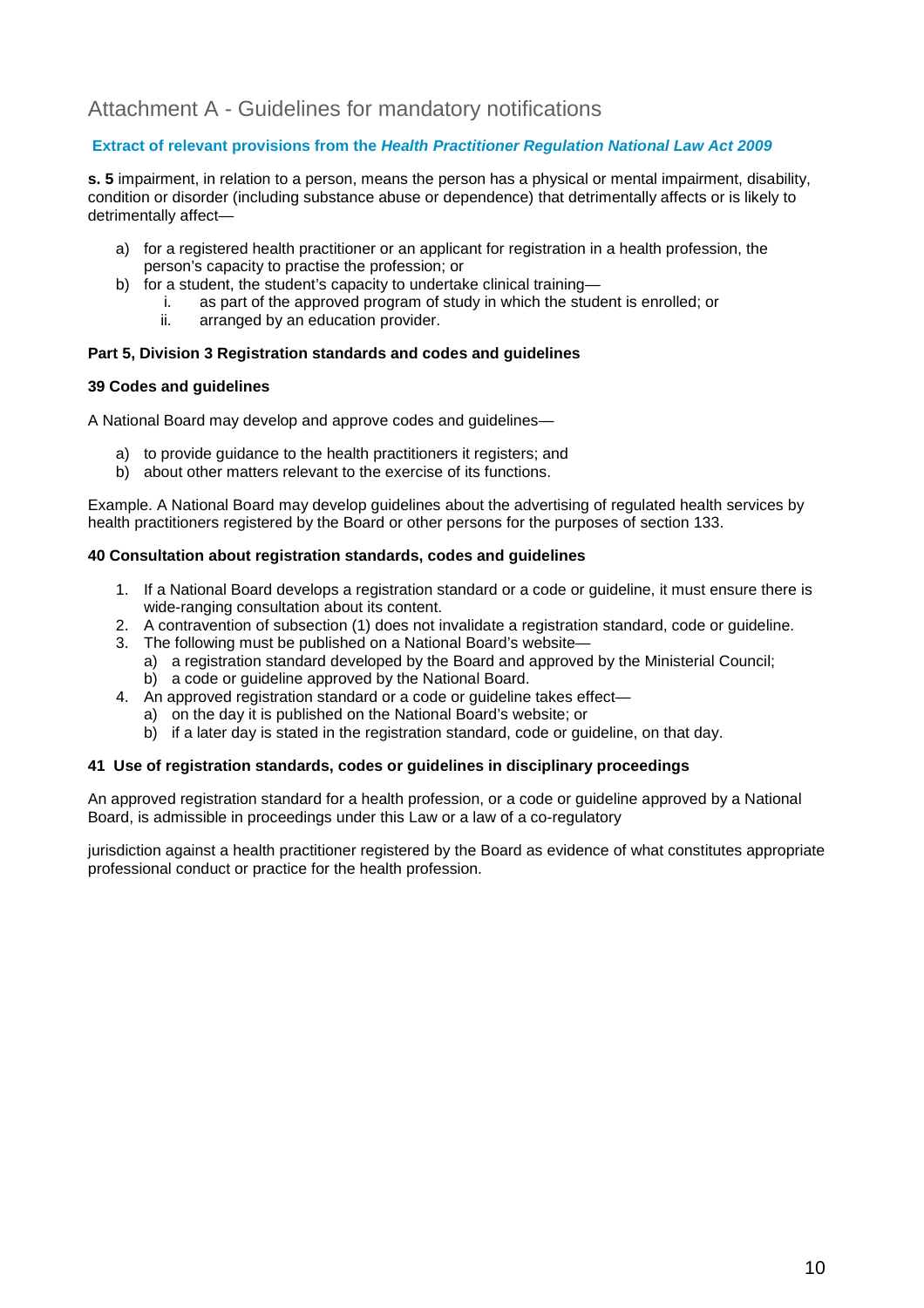## **Part 8, Division 2 Mandatory notifications**

#### **140 Definition of notifiable conduct**

In this Division—

*notifiable conduct*, in relation to a registered health practitioner, means the practitioner has—

- a) practised the practitioner's profession while intoxicated by alcohol or drugs; or
- b) engaged in sexual misconduct in connection with the practice of the practitioner's profession; or
- c) placed the public at risk of substantial harm in the practitioner's practice of the profession because the practitioner has an impairment; or
- d) placed the public at risk of harm because the practitioner has practised the profession in a way that constitutes a significant departure from accepted professional standards.

Education provider means-

- a) a university; or
- b) a tertiary education institution, or another institution or organisation, that provides vocational training; or
- c) a specialist medical college or other health profession college.

#### **141 Mandatory notifications by health practitioners**

- 1. This section applies to a registered health practitioner (the *first health practitioner*) who, in the course of practising the first health practitioner's profession, forms a reasonable belief that
	- a) another registered health practitioner (the *second health practitioner*) has behaved in a way that constitutes notifiable conduct; or
	- b) a student has an impairment that, in the course of the student undertaking clinical training, may place the public at substantial risk of harm.
- 2. The first health practitioner must, as soon as practicable after forming the reasonable belief, notify the National Agency of the second health practitioner's notifiable conduct or the student's impairment.

**Note.** See section 237 which provides protection from civil, criminal and administrative liability for persons who, in good faith, make a notificationunder this Law. Section 237(3) provides that the making of a notification does not constitute a breach of professional etiquette or ethics or a departure from accepted standards of professional conduct and nor is any liability for defamation incurred.

- 3. A contravention of subsection (2) by a registered health practitioner does not constitute an offence but may constitute behaviour for which action may be taken under this Part.
- 4. For the purposes of subsection (1), the first health practitioner does not form the reasonable belief in the course of practising the profession if
	- a) the first health practitioner
		- i. is employed or otherwise engaged by an insurer that provides professional indemnity insurance that relates to the second health practitioner or student; and
		- ii. forms the reasonable belief the second health practitioner has behaved in a way that constitutes notifiable conduct, or the student has an impairment, as a result of a disclosure made by a person to the first health practitioner in the course of a legal proceeding or the provision of legal advice arising from the insurance policy; or
	- b) the first health practitioner forms the reasonable belief in the course of providing advice in relation to the notifiable conduct or impairment for the purposes of a legal proceeding or the preparation of legal advice; or
	- c) the first health practitioner is a legal practitioner and forms the reasonable belief in the course of providing legal services to the second health practitioner or student in relation to a legal proceeding or the preparation of legal advice in which the notifiable conduct or impairment is an issue; or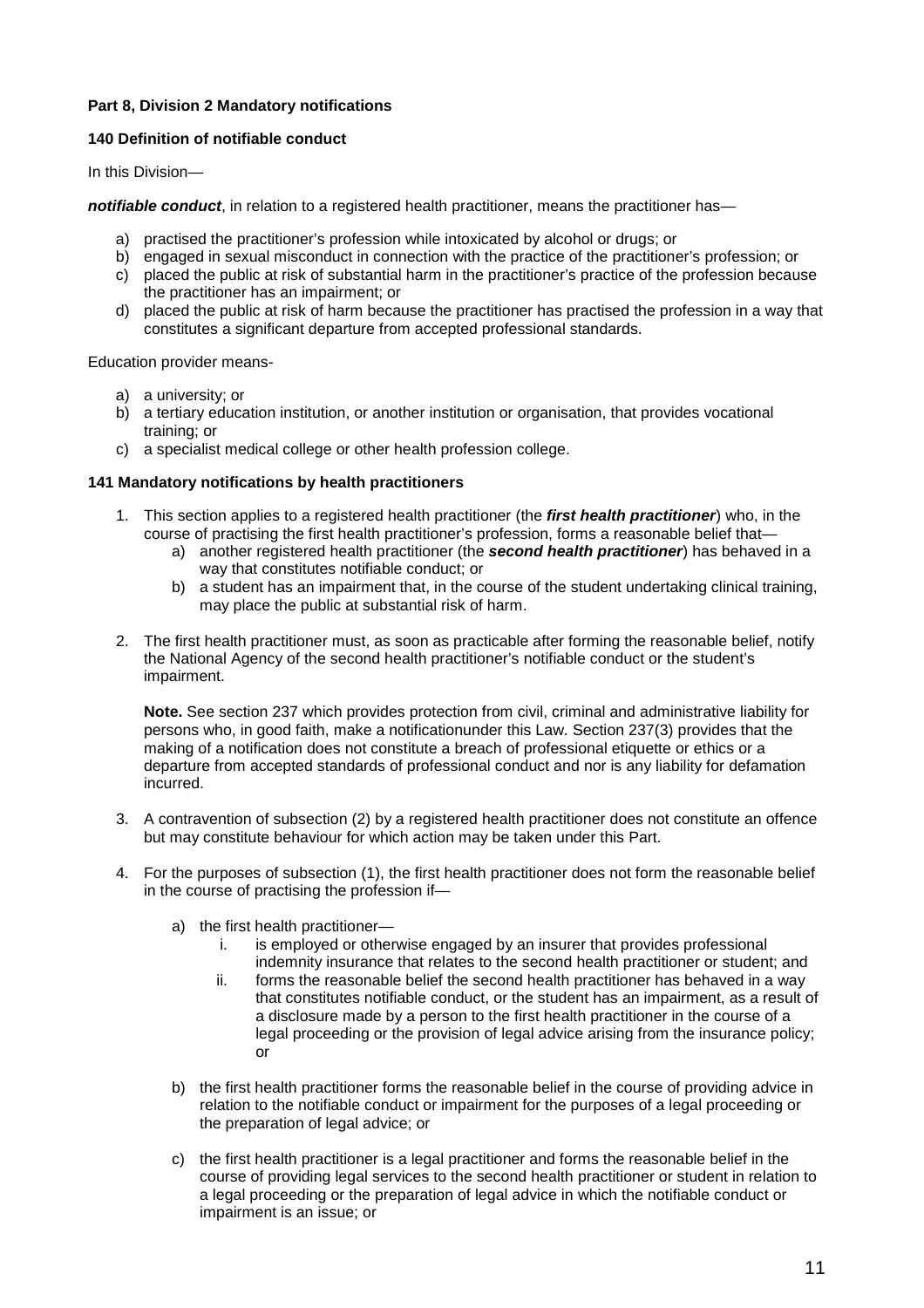**Application of National Law in Western Australia**

**Part 2, Section 4(7)** *Health Practitioner Regulation National Law* **(WA) Act 2010** 

In this Schedule after section 141(4)(c) insert:

141(4)(da) the first health practitioner forms the reasonable belief in the course of providing health services to the second health practitioner or student; or

#### d) the first health practitioner—

- i. forms the reasonable belief in the course of exercising functions as a member of a quality assurance committee, council or other body approved or authorised under an Act of a participating jurisdiction; and
- ii. is unable to disclose the information that forms the basis of the reasonable belief because a provision of that Act prohibits the disclosure of the information; or
- e) the first health practitioner knows, or reasonably believes, the National Agency has been notified of the notifiable conduct or impairment that forms the basis of the reasonable belief.

#### **142 Mandatory notifications by employers**

1) If an employer of a registered health practitioner reasonably believes the health practitioner has behaved in a way that constitutes notifiable conduct, the employer must notify the National Agency of the notifiable conduct.

**Note:** See section 237 which provides protection from civil, criminal and administrative liability for persons who, in good faith, make a notification under this Law. Section 237(3) provides that the making of a notification does not constitute a breach of professional etiquette or ethics or a departure from accepted standards of professional conduct and nor is any liability for defamation incurred.

- 2) If the National Agency becomes aware that an employer of a registered health practitioner has failed to notify the Agency of notifiable conduct as required by subsection (1), the Agency must give a written report about the failure to the responsible Minister for the participating jurisdiction in which the notifiable conduct occurred.
- 3) As soon as practicable after receiving a report under subsection (2), the responsible Minister must report the employer's failure to notify the Agency of the notifiable conduct to a health complaints entity, the employer's licensing authority or another appropriate entity in that participating jurisdiction.
- 4) In this section—

**employer**, of a registered health practitioner, means an entity that employs the health practitioner under a contract of employment or a contract for services. **licensing authority**, of an employer, means an entity that under a law of a participating jurisdiction is responsible for licensing, registering or authorising the employer to conduct the employer's business.

#### **143 Mandatory notifications by education providers**

- 1) An education provider must notify the National Agency if the provider reasonably believes
	- a) a student enrolled in a program of study provided by the provider has an impairment that, in the course of the student undertaking clinical training as part of the program of study, may place the public at substantial risk of harm; or
	- b) a student for whom the education provider has arranged clinical training has an impairment that, in the course of the student undertaking the clinical training, may place the public at substantial risk of harm;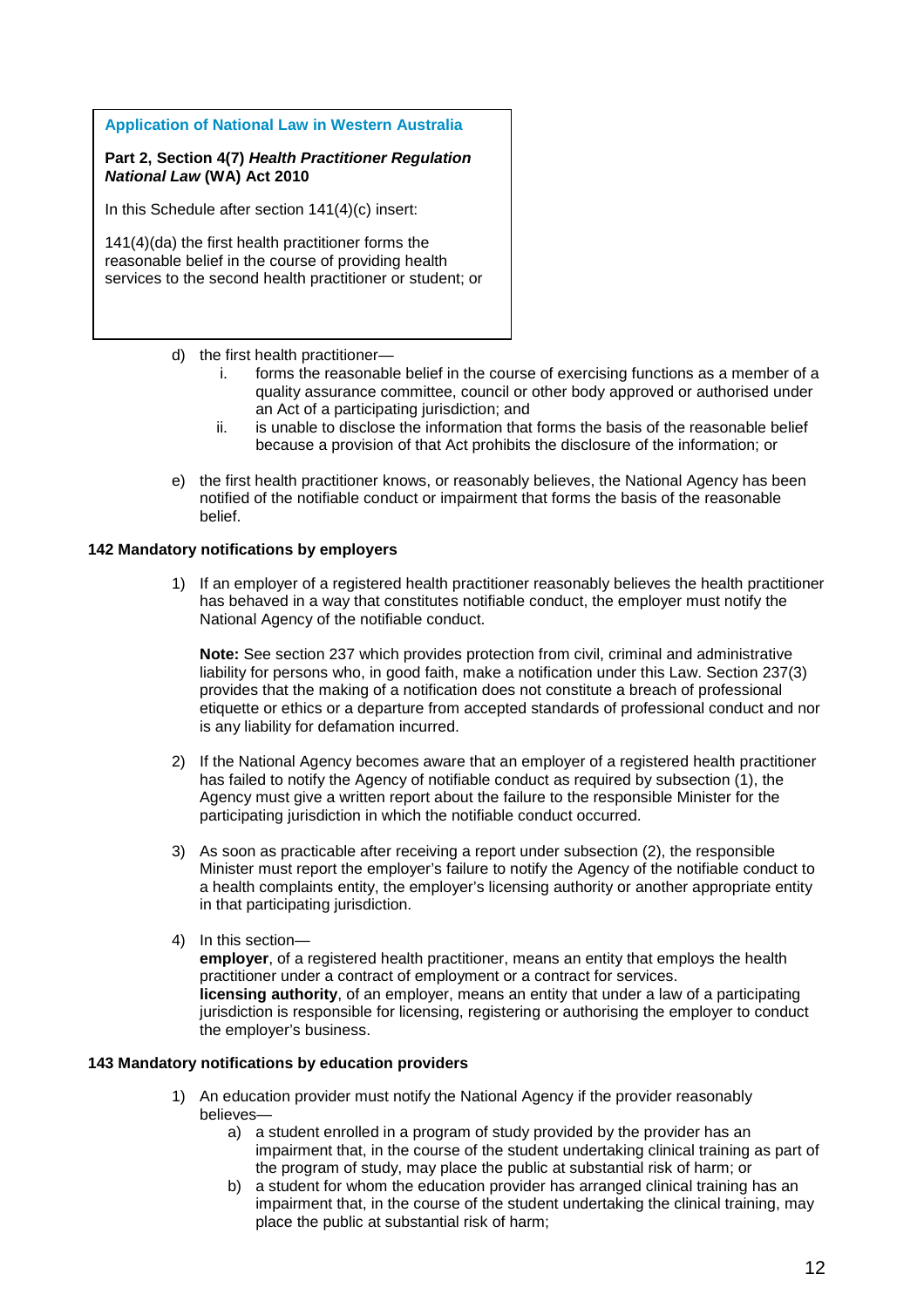**Note:** See section 237 which provides protection from civil, criminal and administrative liability for persons who make a notification under this Law. Section 237(3) provides that the making of a notification does not constitute a breach of professional etiquette or ethics or a departure from accepted standards of professional conduct and nor is any liability for defamation incurred.

2) A contravention of subsection (1) does not constitute an offence.

#### **144 Grounds for voluntary notification**

- 1) A voluntary notification about a registered health practitioner may be made to the National Agency on any of the following grounds
	- a) that the practitioner's professional conduct is, or may be, of a lesser standard than that which might reasonably be expected of the practitioner by the public or the practitioner's professional peers;
	- b) that the knowledge, skill or judgment possessed, or care exercised by, the practitioner in the practice of the practitioner's health profession is, or may be, below the standard reasonably expected;
	- c) that the practitioner is not, or may not be, a suitable person to hold registration in the health profession, including, for example, that the practitioner is not a fit and proper person to be registered in the profession;
	- d) that the practitioner has, or may have, an impairment;
	- e) that the practitioner has, or may have, contravened this Law;<br>f) that the practitioner has, or may have, contravened a condition
	- that the practitioner has, or may have, contravened a condition of the practitioner's registration or an undertaking given by the practitioner to a National Board;
	- g) that the practitioner's registration was, or may have been, improperly obtained because the practitioner or someone else gave the National Board information or a document that was false or misleading in a material particular.
- 2) A voluntary notification about a student may be made to the National Agency on the grounds that
	- a) the student has been charged with an offence, or has been convicted or found guilty of an offence, that is punishable by 12 months imprisonment or more; or
	- b) the student has, or may have, an impairment; or
	- c) that the student has, or may have, contravened a condition of the student's registration or an undertaking given by the student to a National Board.

### **145 Who may make voluntary notification**

Any entity that believes that a ground on which a voluntary notification may be made exists in relation to a registered health practitioner or a student may notify the National Agency.

**Note:** See section 237 which provides protection from civil, criminal and administrative liability for persons who, in good faith, make a notification under this Law.

#### **Part 8, Division 4 Making a notification**

146 How notification is made

- 1) A notification may be made to the National Agency
	- a) verbally, including by telephone; or
	- b) in writing, including by email or other electronic means.
- 2) A notification must include particulars of the basis on which it is made.
- 3) If a notification is made verbally, the National Agency must make a record of the notification.

#### **Part 11, Division 1, section 237 Protection from liability for persons making notification or otherwise providing information**

- 1) This section applies to a person who, in good faith
	- a) makes a notification under this Law; or
	- b) gives information in the course of an investigation or for another purpose under this Law to a person exercising functions under this Law.